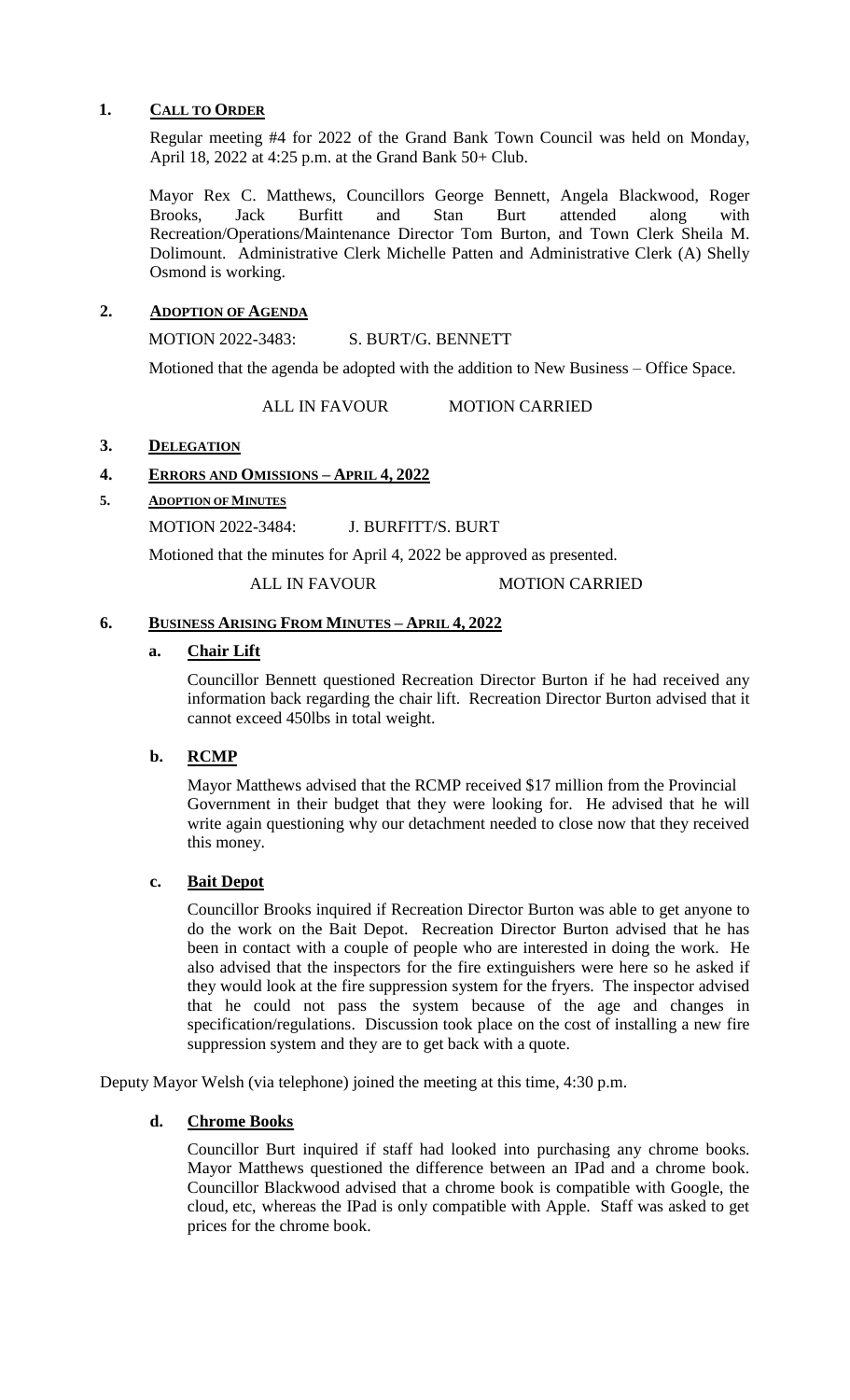# **7. INCOMING CORRESPONDENCE FOR ACTION**

### **a. Cecil Harris**

Received a letter of resignation as of June 30, 2022.

#### MOTION 2022-3485: R. BROOKS/S. BURT

Motioned that the Town of Grand Bank accept the retirement letter of Working Foreman Cecil Harris.

### ALL IN FAVOUR MOTION CARRIED

#### **b. Legendary Coasts**

Received an email regarding the Heritage Run and Saint-Pierre et Miquelon Tourism Forum from May 15-17. Councillors were advised to let the Office know if they would like to attend.

## **c. Operation Smile**

Received an email recognizing June  $19<sup>th</sup>$  as the Longest Day of SMILES.

# Operation(B) Smile

*Proclamation* Longest Day of SMILES® June 19, 2022

| <b>WHEREAS:</b>               | Operation Smile Canada is a global medical charity providing free,<br>life-changing surgeries and medical care to children born with cleft |
|-------------------------------|--------------------------------------------------------------------------------------------------------------------------------------------|
|                               | conditions around the world; and                                                                                                           |
| <b>WHEREAS:</b>               | Every 3 minutes, a child is born with a cleft condition, and lack of                                                                       |
|                               | access to safe, effective surgery means that easily treatable                                                                              |
|                               | conditions like cleft lip and cleft palate can become fatal; and                                                                           |
| <b>WHEREAS:</b>               | Operation Smile Canada believes every child born with a cleft                                                                              |
|                               | condition deserves exceptional surgical care; and                                                                                          |
| <b>WHEREAS:</b>               | The Longest Day of SMILES® will unite Canadians from coast to                                                                              |
|                               | coast to coast as they raise awareness and funds; and                                                                                      |
| <b>WHEREAS:</b>               | On June $19th$ , 2022, the citizens of Grand Bank are encouraged to                                                                        |
|                               | learn more about how to support this worthy cause by visiting                                                                              |
|                               | www.longestdayofsmiles.ca; and                                                                                                             |
| <b>WHEREAS:</b>               | Our community can help celebrate the Longest Day of SMILES <sup>®</sup>                                                                    |
|                               | by posting#longest day of smiles on social media; and                                                                                      |
|                               | THEREFORE: I, Rex C. Matthews, Mayor of Grand Bank do here by proclaim                                                                     |
|                               | June 19 <sup>th</sup> , 2022 as "Longest Day of SMILES <sup>®</sup> "in Grand Bank                                                         |
|                               | and commend its thoughtful observance to all citizens of our                                                                               |
|                               | municipality.                                                                                                                              |
| DATED THIS __ DAY OF ___ 2022 |                                                                                                                                            |

**Rex C. Matthews, Mayor**

MOTION 2022-3486: S. BURT/J. BURFITT

Motioned that the Town of Grand Bank proclaim June 19, 2022 as "Longest Day of SMILES".

#### ALL IN FAVOUR MOTION CARRIED

#### **8. INCOMING CORRESPONDENCE FOR INFORMATION**

#### **a. Department of Tourism, Culture, Arts and Recreation**

Received a copy of a letter to the Grand Bank Lions Club advising them of their approval of the Active NL Fund in the amount of \$7500.00.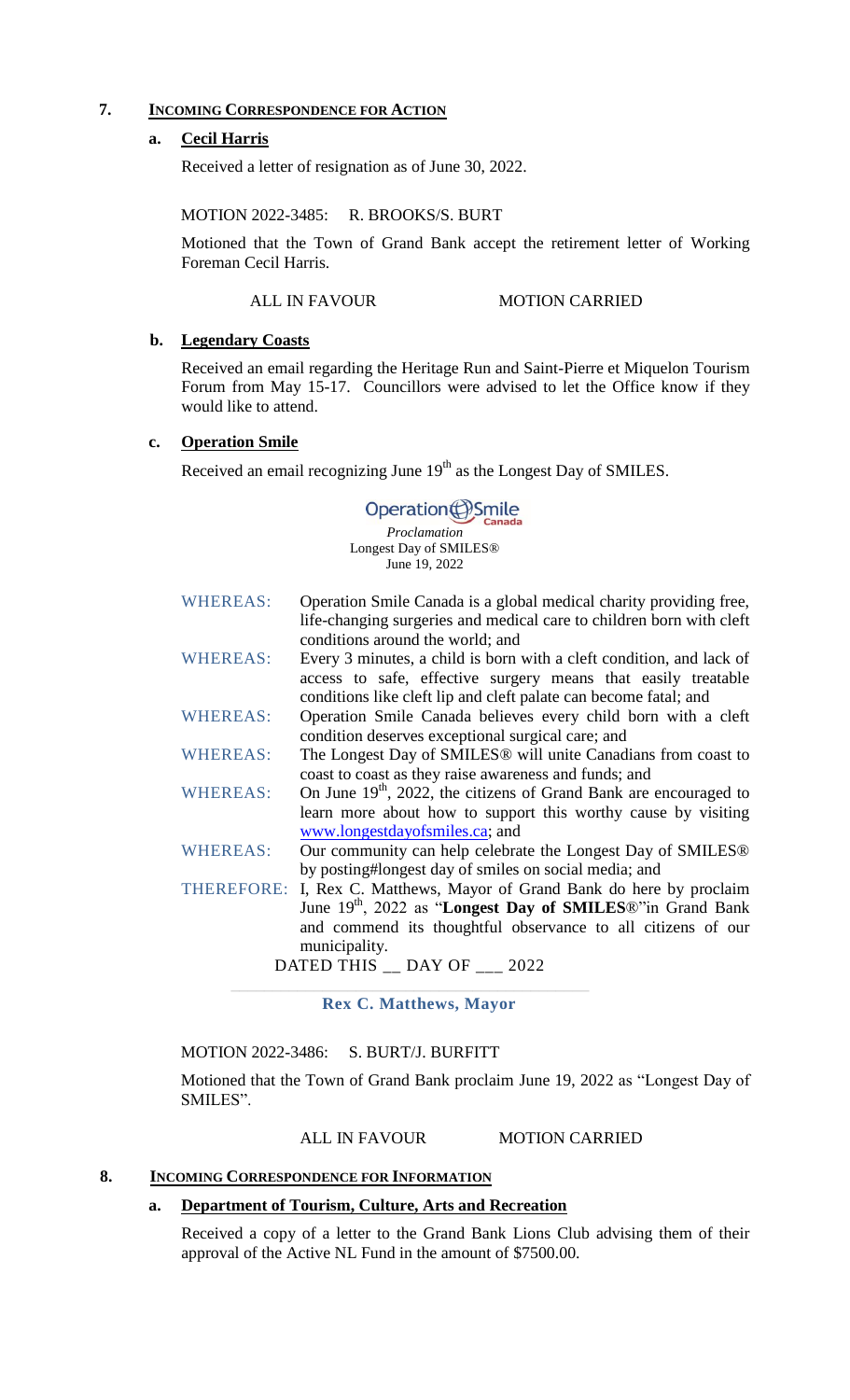# **b. Community Sector Council**

Received an email advising April 24-30, 2022 is Volunteer Week.

## **c. Eastern Health**

Received an email advising the Eastern Regional Wellness Coalition is offering a two day virtual (ZOOM) training- Mental Health First Aid on April 27 & 28. Deadline to register is April  $15<sup>th</sup>$ .

# **d. Burin Chamber of Commerce**

Received an email regarding donating to the CNA's Ukrainian Humanitarian Aid.

## **e. RCMP**

Received an email advising they are currently crafting their plan for the upcoming year and would like to hear from each community regarding their concerns. Mayor Matthews advised that he has forwarded all the documents that he has written.

## **f. Department of Justice and Public Safety**

Received an email regarding HazMat Course Offering 2022. Deadline to apply is May  $20^{\text{th}}$ .

## **9. COMMITTEE REPORTS**

## **a. Finance Committee**

Councillor Stan Burt, Committee Chairperson, presented a written report of a meeting the Committee held on April 13, 2022.

MOTION 2022-3487: S. BURT/C. WELSH

Motioned that the Finance Committee report of April 13, 2022 be approved as presented.

ALL IN FAVOUR MOTION CARRIED

MOTION 2022-3488: S. BURT/C. WELSH

Motioned that the Town of Grand Bank accept the tender from Nortech Construction Ltd, in the amount of \$168,256.06 for Grand Bank 2022 Street Upgrades, and the Town agrees to submit a CIP application for Gas Tax funding approval.

### ALL IN FAVOUR MOTION CARRIED

### **b. Development Committee**

Councillor Roger Brooks, Committee Chairperson, presented a written report of a meeting the Committee held on April 13, 2022.

Councillors Brooks and Burfitt left the meeting due to a conflict of interest.

Motion 2022-3489: G. BENNETT/S. BURT

Motioned that item #2 of the Development Committee report be accepted as presented.

## ALL IN FAVOUR MOTION CARRIED

Town Manager Bolt entered the meeting at this time, 4:55 p.m.

Councillors Brooks and Burfitt returned to the meeting.

MOTION 2022-3490: R. BROOKS/A. BLACKWOOD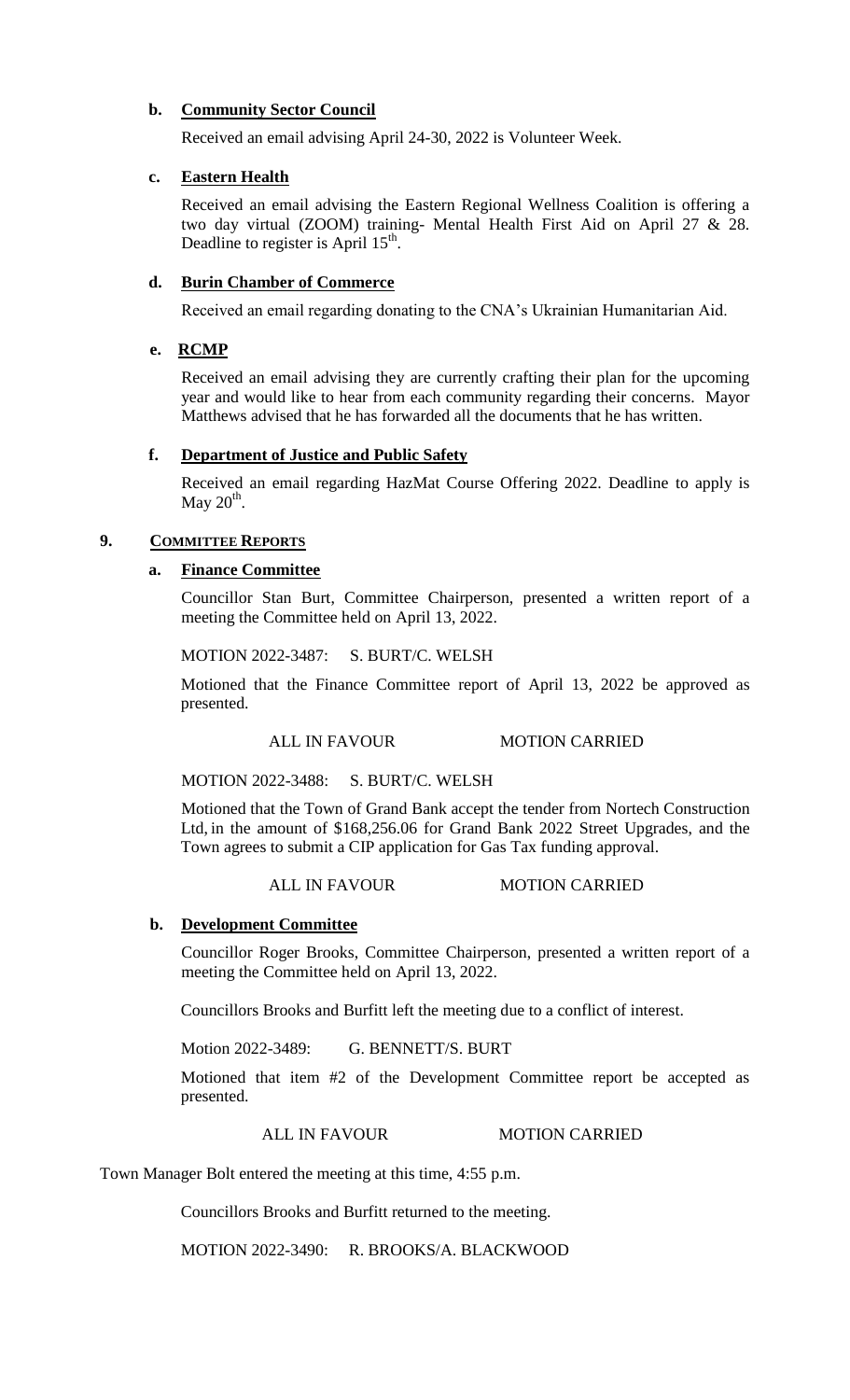Motioned that the Development Committee report of April 13, 2022 be approved with a change to item 5 to state "two (2) parking spots from three (3)".

#### ALL IN FAVOUR MOTION CARRIED

### **c. Recreation & Youth Committee**

Councillor Angela Blackwood, Committee Chairperson, presented a written report of a meeting the Committee held on April 11, 2022.

MOTION 2022-3491: A. BLACKWOOD/G. BENNETT

Motioned that the Recreation and Youth Committee report of April 11, 2022 be approved as presented.

ALL IN FAVOUR MOTION CARRIED

### **d. HR Committee**

MOTION 2022-3492: S. BURT/R. BROOKS

Motioned that the HR Committee report of April 18, 2022 be accepted as presented.

ALL IN FAVOUR MOTION CARRIED

# **7. OLD BUSINESS**

## **a. Tender re Riverside East Watermain Project**

Town Manager Bolt advised that the tender is closing April 20, 2022.

#### **b. Downtown Redevelopment**

Town Manager Bolt advised that the tender is closing May 3, 2022.

#### **c. Swim Pool Update re Leakage & Floor**

Recreation Director Burton advised that he is waiting on a quote from the engineer. He stated he will contact the engineering company again to see about receiving the quote as soon as possible.

#### **8. NEW BUSINESS**

#### **a. Office Space**

Mayor Matthews advised that he has spoken with the owner with regards to renting more office space and to further discuss the removal of the wall in the Council Chambers.

## 12. **COUNCILLORS FORUM**

## **a. Volunteer Night**

Councillor Bennett reminded everyone about the Volunteer Social as Deputy Mayor Welsh and himself will be out of Town.

## MOTION 2022-3493: A. BLACKWOOD/G. BENNETT

Motioned that the Town of Grand Bank proclaim the week of April  $24<sup>th</sup>$  to  $30<sup>th</sup>$  as Volunteer Week.

ALL IN FAVOUR MOTION CARRIED

### **b. Nature Trail**

Councillor Blackwood advised she has received complaints that there are not enough poop containers on the Nature Trail. Town Manager Bolt advised that the project is not completed, however, once it is there will be more containers in place.